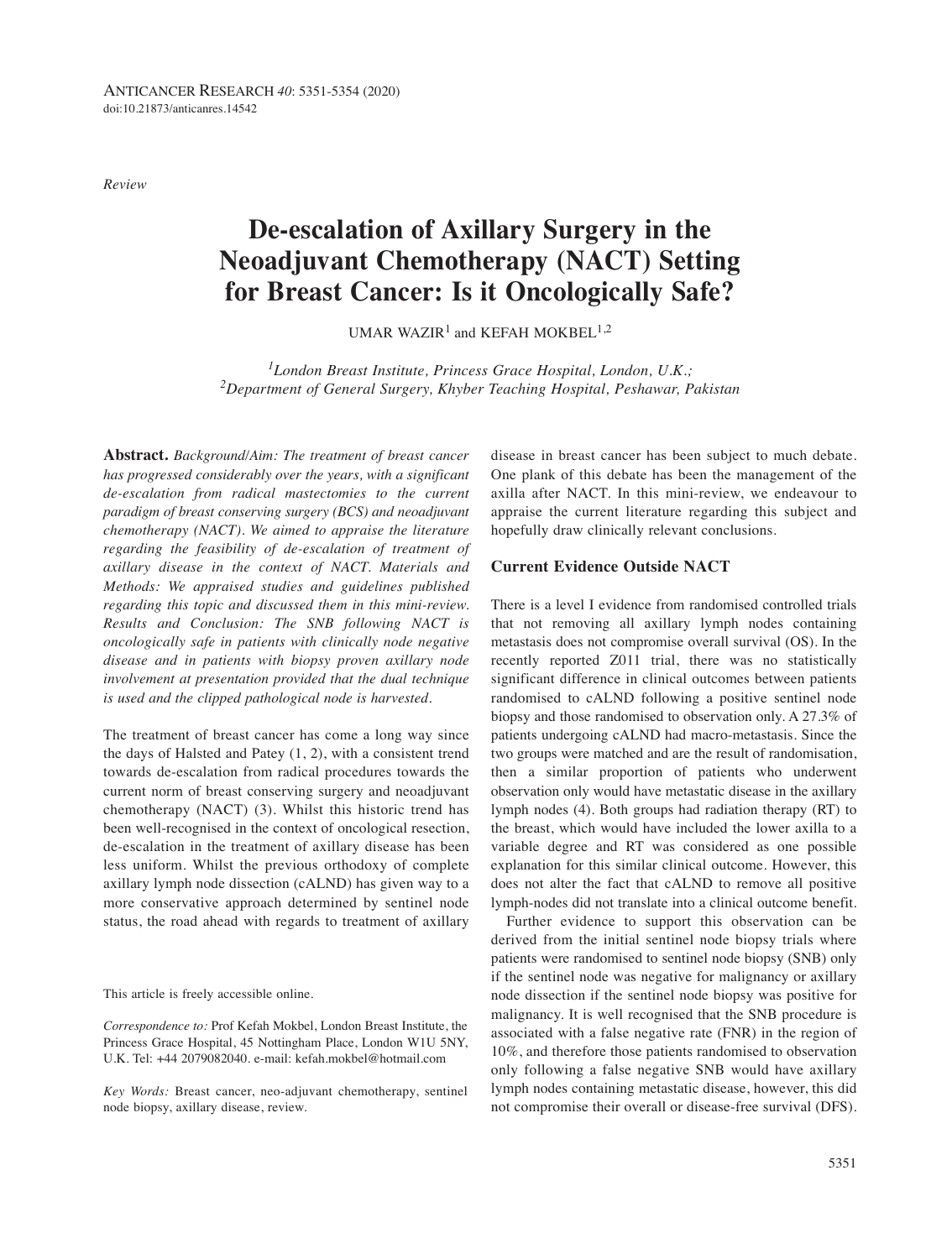In the first such randomised trials, the recurrence and mortality events were in fact lower in the SNB group compared with the cALND group, although this difference was not statistically significant  $(5, 6)$ .

The ALMANAC trial confirmed that the omission of complete axillary dissection when the SNB is negative results in less morbidity and greater quality of life in addition to cost-effectiveness (7).

The trial also confirmed the results from earlier studies that there was no difference in the incidence of recurrence between the SNB group and the cALND group. The equivalence in oncological outcome was also confirmed in the B 32 randomised controlled trial (8).

Therefore, there is clear evidence that the omission of surgical removal of non-sentinel nodes containing small volume disease does not compromise OS. This is consistent with the notion that invasive breast cancer is usually a systemic disease at initial diagnosis (9). This concept has been recently supported further by the findings of genomic profiling and circulating tumour cells and tumour DNA in the peripheral blood (10).

Since then de-escalation of axillary surgery has expanded worldwide on the basis that the SNB is a staging procedure and provided that adjuvant systemic therapy and radiation therapy are used appropriately according to tumour biology, then additional axillary surgery would not improve OS.

## **Regional Node Irradiation as the Only Therapy After Positive SNB**

Furthermore, regional node irradiation (RNI) without cALND did not increase the risk of axillary failure in selected patients with early-stage invasive breast cancer (cT ≤3 cm, cN0) and pN1(sn). In this randomised trial,  $38.5\%$  of those assigned to the cALND group had further lymph-node involvement and therefore, a similar number was expected in the RNI group (11).

Similar results were observed in the AMAROS trial where the incidence of additional involved lymph-nodes in the axillary node dissection group was 33%. Although the OS was similar in both groups, however, the initial recurrence was higher in the RNI group without compromising overall survival. Furthermore, the incidence of lymphoedema was significantly lower in the RNI group (12).

## **Is the SNB a Valid Alternative to cALND in the Context of NACT?**

*cN0 breast cancer.* Encouraged by the evidence discussed above, de-escalation of axillary surgery was expanded to the neoadjuvant setting. A recent meta-analysis of 16 studies including approximately 1,500 patients, confirmed that the SNB is technically feasible and sufficiently accurate for staging the axilla in initially clinically node-negative (cN0) breast cancer after NACT (13). The authors calculated a pooled identification rate of 96% and false negative rate of 6% (95% confidence interval=3-8%). The oncological safety of the SNB in this setting derived further support from clinical outcome analysis after adequate clinical follow up. In a retrospective analysis of cN0, T1-T3 patients who underwent SNB after NACT (n=575) or first-line surgery  $(n=3,171)$ , nodal recurrence was 1.2% in the NACT group, with no difference in disease-free or overall survival between groups. The FNR was 5.9% (11). The incidence of axillary recurrence following a negative SNB after NACT was reported to be as low as 0.24% in patients with cN0 disease (14).

Therefore, the SNB has become the standard of care after NACT in patients with cN0 disease despite the fact that a small percentage of patients would have undetected residual disease in non-sentinel nodes thus, potentially raising the possibility of adjuvant systemic under-treatment in patients with HER2 positive and triple negative breast cancer (TNBC) where residual disease can be used to guide the use of further adjuvant systemic therapy, such as capecitabine for TNBC (15) and TD-M1 for HER2 positive disease (16). However, the risk of omitting adjuvant chemotherapy in patients undergoing initial breast cancer surgery including SNB is similar since the FNR is less than 10%. Nevertheless, no compromise of oncological outcome was demonstrated in this setting.

*cN1 breast cancer.* We have recently reported through a meta-analysis, that in patients (n=3398) presenting with biopsy proven axillary lymph-node involvement and undergoing NACT, the SNB is a valid alternative to cALND with a FNR of 13% and identification rate of 91% (17). Subgroups analysis showed that the FNR can be decreased to less than 10% by identifying three or more SLNs, adding patent blue dye in a dual-mapping technique, marking the metastatic lymph node with a clip before NACT and then removing it, and using immunohistochemistry (17-19). The inclusion/addition of the clipped node to the SNB can achieve an FNR of as low as 2% (17, 20). For patients with initially involved nodes, with negative SNB after NACT, no lympho-vascular invasion and a remaining breast tumour size up to 5 mm, the risk of a positive cALND was reported to be 3.7%, regardless of the number of SLNs removed (15).

Tailoring adjuvant systemic therapy following NACT does not only depend upon the axillary node status, but also on the presence of residual disease in the breast. In a recent analysis of 30,821 patients with cT1/cT2 N0/N1 breast cancer treated with NACT and surgical resection, the incidence of nodal positivity in the presence of breast pathological complete response (pCR) was found to be 30.5% for ER+/HER2-ve, 14.1% for TNBC and 12.4% for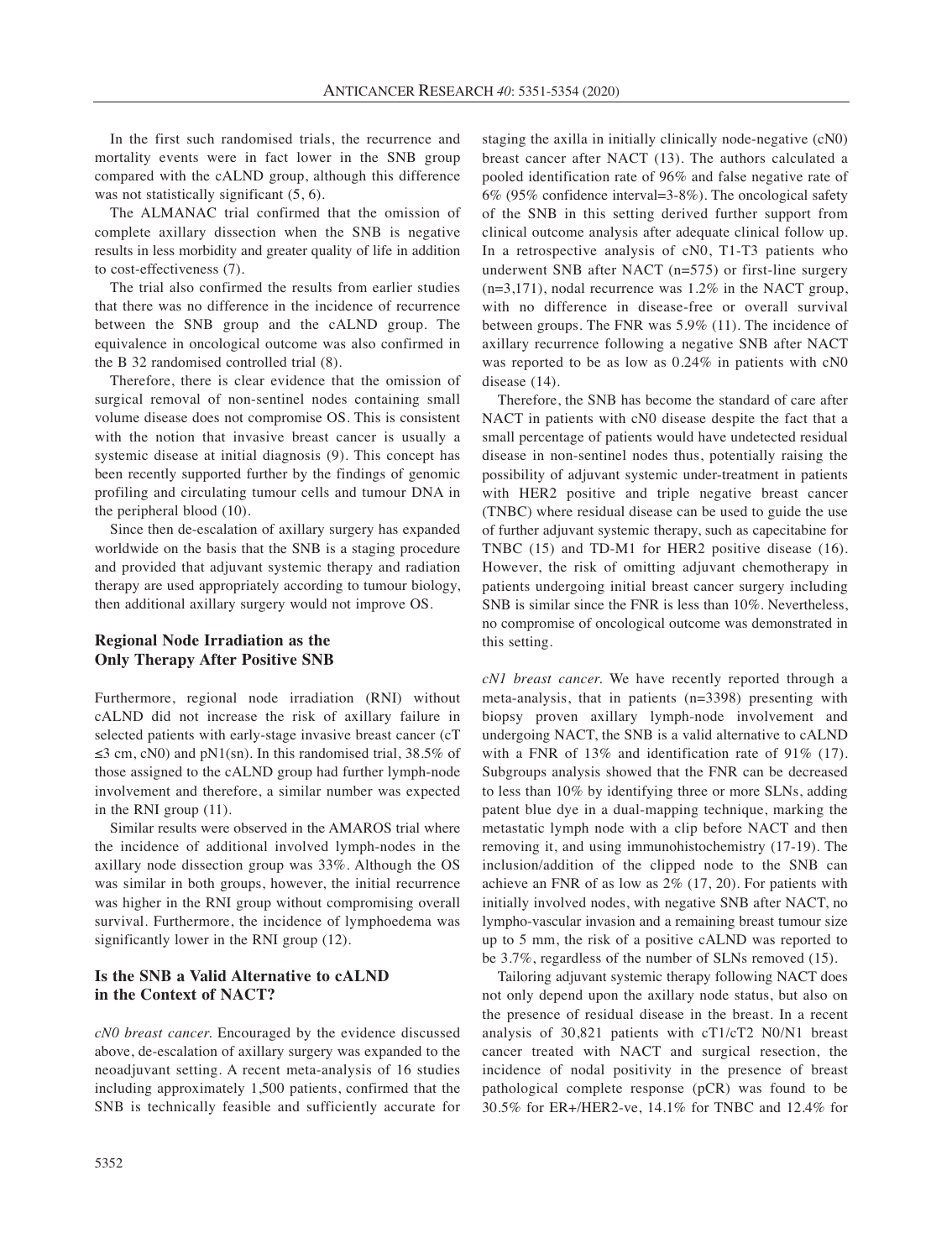HER2+ve disease (21). The B arm of the Sentina trial (in press) will show that only 1.2% of TNBC patients and 0.5% of HER2 positive patients had residual axillary disease in case of a breast pCR. For patients with ER+/HER2-ve disease, the residual disease pathology is very unlikely to alter adjuvant treatment, which would consist usually of optimal endocrine therapy.

Assuming an FNR of 10% implies that the risk of omitting adjuvant TD-M1 in patients with HER2 positive disease achieving breast pCR would be 1.24%, and the risk of omitting adjuvant capecitabine in patients with TNBC achieving breast pCR would be 1.4%. For TNBC, the absolute overall survival benefit of adjuvant capecitabine is 5.6% (16). For HER2 positive disease, the absolute benefit of adjuvant TD-M1 in terms of DFS as a surrogate marker of OS was reported to be 5.4% (19).

These figures indicate that the probability of compromising OS or distant DFS is approximately 1 in 2,000 if complete axillary dissection is omitted. However, this probability would be lower with an FNR below 10%. Since including the clipped node in axillary staging post NACT is becoming standard practice, the probability of oncological compromise would be around 1 in 10,000 assuming an FNR of 2% (20). Such a low risk does not justify a more invasive surgery that has been demonstrated to increase morbidity and cost and compromise patient quality of life. The recent advent of wireless localisation systems has facilitated accurate marking and localisation of the biopsy proven lymph-node by deploying the marker at the time of biopsy (22).

#### **Conclusion**

The SNB following NACT is oncologically safe in patients with clinically node negative breast cancer and in patients with biopsy proven axillary node involvement at initial presentation provided that the dual technique is used and the clipped pathological node is harvested.

#### **Conflicts of Interest**

The Authors do not have any conflicts of interest to declare in relation to this article.

#### **Authors' Contributions**

KM drafted the initial manuscript. UW performed the literature searches and completed the final draft of the manuscript.

### **Acknowledgements**

This work was made possible by support from the Breast Cancer Hope Foundation, U.K.

#### **References**

- 1 Halsted W: The results of operations for the cure of cancer of the breast performed at the Johns Hopkins hospital from June 1889 to January 1894. Ann Surg Innov Res *20*: 497-555, 1894. PMID: 17860107. DOI: 10.1097/00000658-189407000-00075
- 2 Patey DH and Dyson WH: The prognosis of carcinoma of the breast in relation to the type of operation performed. Br J Cancer *2(1)*: 7-13, 1948. PMID: 18863724. DOI: 10.1038/bjc.1948.2
- 3 Veronesi U, Cascinelli N, Mariani L, Greco M, Saccozzi R, Luini A, Aguilar M and Marubini E: Twenty-year follow-up of a randomized study comparing breast-conserving surgery with radical mastectomy for early breast cancer. N Engl J Med *347(16)*: 1227-1232, 2002. PMID: 12393819. DOI: 10.1056/ NEJMoa020989
- 4 Giuliano AE, Ballman KV, McCall L, Beitsch PD, Brennan MB, Kelemen PR, Ollila DW, Hansen NM, Whitworth PW, Blumencranz PW, Leitch AM, Saha S, Hunt KK and Morrow M: Effect of axillary dissection vs no axillary dissection on 10-year overall survival among women with invasive breast cancer and sentinel node metastasis: The acosog z0011 (alliance) randomized clinical trial. JAMA *318(10)*: 918-926, 2017. PMID: 28898379. DOI: 10.1001/jama.2017.11470
- 5 Veronesi U, Paganelli G, Viale G, Luini A, Zurrida S, Galimberti V, Intra M, Veronesi P, Robertson C, Maisonneuve P, Renne G, De Cicco C, De Lucia F and Gennari R: A randomized comparison of sentinel-node biopsy with routine axillary dissection in breast cancer. N Engl J Med *349(6)*: 546-553, 2003. PMID: 12904519. DOI: 10.1056/NEJMoa012782
- 6 Veronesi U, Viale G, Paganelli G, Zurrida S, Luini A, Galimberti V, Veronesi P, Intra M, Maisonneuve P, Zucca F, Gatti G, Mazzarol G, De Cicco C and Vezzoli D: Sentinel lymph node biopsy in breast cancer: Ten-year results of a randomized controlled study. Ann Surg *251(4)*: 595-600, 2010. PMID: 20195151. DOI: 10.1097/SLA.0b013e3181c0e92a
- 7 Mansel RE, Fallowfield L, Kissin M, Goyal A, Newcombe RG, Dixon JM, Yiangou C, Horgan K, Bundred N, Monypenny I, England D, Sibbering M, Abdullah TI, Barr L, Chetty U, Sinnett DH, Fleissig A, Clarke D and Ell PJ: Randomized multicenter trial of sentinel node biopsy *versus* standard axillary treatment in operable breast cancer: The almanac trial. J Natl Cancer Inst *98(9)*: 599-609, 2006. PMID: 16670385. DOI: 10.1093/jnci/djj158
- 8 Krag DN, Anderson SJ, Julian TB, Brown AM, Harlow SP, Costantino JP, Ashikaga T, Weaver DL, Mamounas EP, Jalovec LM, Frazier TG, Noyes RD, Robidoux A, Scarth HM and Wolmark N: Sentinel-lymph-node resection compared with conventional axillary-lymph-node dissection in clinically nodenegative patients with breast cancer: Overall survival findings from the nsabp b-32 randomised phase 3 trial. Lancet Oncol *11(10)*: 927-933, 2010. PMID: 20863759. DOI: 10.1016/S1470- 2045(10)70207-2
- 9 Leone BA, Leone J and Leone JP: Breast cancer is a systemic disease rather than an anatomical process. Breast Cancer Res Treat *161(3)*: 619, 2017. PMID: 28070768. DOI: 10.1007/ s10549-017-4104-0
- 10 Bidard FC, Proudhon C and Pierga JY: Circulating tumor cells in breast cancer. Mol Oncol *10(3)*: 418-430, 2016. PMID: 26809472. DOI: 10.1016/j.molonc.2016.01.001
- 11 Hunt KK, Yi M, Mittendorf EA, Guerrero C, Babiera GV, Bedrosian I, Hwang RF, Kuerer HM, Ross MI and Meric-